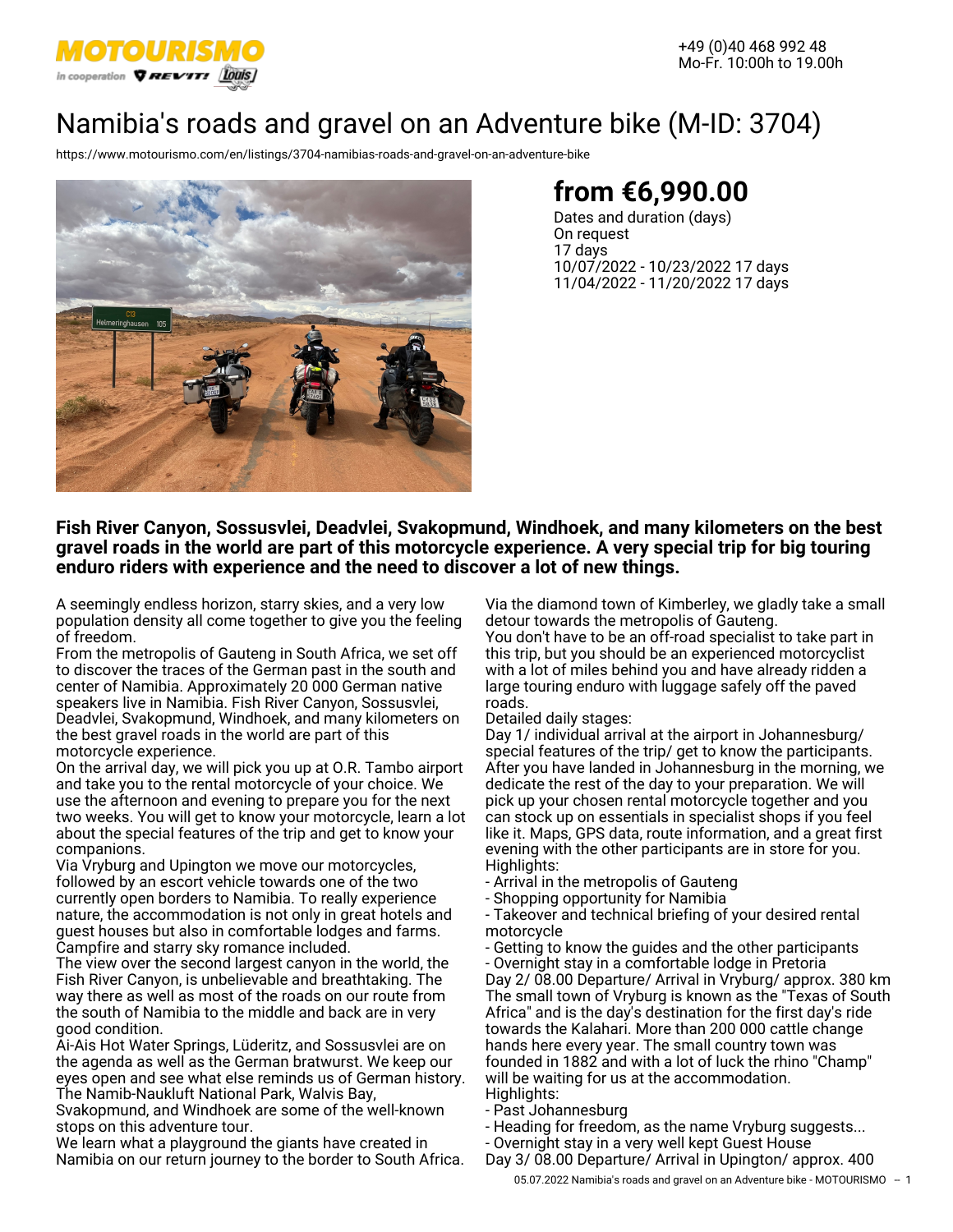To get a feeling of what to expect in the following days we spend the night in Upington. The city at the Orange River is said to be one of the hottest in South Africa.

A great choice of accommodation is offered to us: directly at the Orange River and with air-conditioning! Highlights:

- Upington, the gateway to the Kalahari

- Kalahari Orange Museum

- Great Guest House at the Orange River

Day 4/ 08.00 Departure/ Arrival in Namibia/ approx. 400 km The Orange River rises in Lesotho and flows into the Atlantic Ocean in Namibia. In the Aughrabies National Park, the river has dug itself deep into the rock and prepares for us a 60 meter deep and more than 130-meter wide waterfall.

Around midday, we cross the border to Namibia at Ariamsvlei and move our motorcycles on tarred roads for the time being. On arrival, we ride the first kilometers offroad.

Highlights:

- Aughrabies Waterfalls
- Pink Padstall in Kai Garib
- Namibian border
- Comfortable Lodge

Day 5/ Rest & Relax/ Fish River Canyon

The Fish River Canyon is the second largest canyon in the world after the Grand Canyon. It is part of the Ai-Ais Richtersveld Transfrontier Park, which straddles the borders of Namibia and South Africa and covers over 6000 square kilometers.

Although our hosts would love to organize a trip to one of the viewpoints over the largest canyon in Africa, who wouldn't like to take that photo with their motorbike in front of this overwhelming scenery?

Highlights:

- Fish River Canyon
- Ai Ai's Hot Water Springs
- Practically a rest day
- Canon Road House
- Comfortable Lodge

Day 6/ 08.00 Departure/ Arrival in Luederitz/ approx. 450 km

Now the time has finally come. In Lüderitz, we obviously encounter remnants of Namibia's German past. Lonely at the Atlantic Ocean lies the small town, which was founded 140 years ago by the Bremen merchant Adolf Lüderitz. But not only Luederitz, but also the abandoned diamond town Kolmanskoop and the German bratwurst at the Bahnhof Hotel in Aus are part of the program. Highlights:

- German food in Namibia
- Wild horses
- Great Guest House at the Atlantic Ocean

Day 7/ 12.00 departure / arrival in Helmeringhausen/ approx. 230 km

We leave Lüderitz around noon. The reason for this is the visit of Kolmanskop, a ghost town in the Namib Desert. From Aus, the tar under the tires is gone and our studded set of tires are used again.

Highlights:

- Wild horses

- Kolmanskoop, the abandoned diamond town

Day 8/ 08.00 Departure/ Arrival in the Namib Desert/ approx. 310 km

The Namib Desert is the oldest in the world and covers almost all of western Namibia. The part of the Namib in the National Park is about 500 km long and between 100 - 180

km wide. Here we find the highest dunes in the world, up to 300 m high.

Highlight:

- Sesriem Canyon
- Namib-Naukluft National Park - Comfortable Lodge

Day 9/ very early departure in a 4 x 4 vehicle to the worldfamous dunes

We cannot and will not ride past this highlight. This day is dedicated to the adventure of Sossusvlei. An organized 4×4 tour is a bit more relaxing than riding through the deep sand with the motorcycles, besides we are not allowed to ride there with the motorcycles anyway. The world-famous dunes with the wonderful colors we want to have seen. Highlights:

- Deadvlei
- Sossusvlei
- Big Daddy Dune
- Comfortable Lodge

Day 10/ 08.00 Departure/ Arrival in Svakopmund/ approx. 380 km

Via Walvis Bay, we reach the seaside resort of Swakopmund. Here in the South Atlantic is the most popular holiday resort in Namibia. The coastal town is characterized by the impressive architecture of the German colonial period and besides its African flair, it also reminds of the atmosphere of a German North Sea resort. Highlights:

- 
- Walvis Bay
- Svakopmund - Capital of Erongo Province
- Very good hotel

Day 11/ 08.00 Departure/ Arrival in Windhoek/ approx. 320 km

Windhoek is the capital of Namibia, the former German colony of SouthwestAfrica. The charm of Windhoek lies in the harmonious mixture of African and European cultures and the friendliness of the people.

During the German colonial period, Windhoek became the seat of the German colonial protection force, seemingly tasked with brokering peace between the warring Herero and Nama in exchange for the land their efforts to defeat the German occupation would yield.

- Highlights:
- Joe's Beer House - Christ Church
- National Museum
- Comfortable Lodge

Day 12/ 08.00 Departure/ Arrival in Keetmanshoop/ Giants Playground / approx. 480 km

The next day we leave Windhoek for the Giants Playground near Keetmanshoop. The playground of the giants really looks as if giants had stacked very large stones on top of each other and formed the most different shapes with them. Were they children playing with Playmobil or Dulplos? Highlights:

- Keetmanshoop
- Giants Playground
- Quiver trees
- Well-kept Guest-House

Day 13/ Wednesday/ 26.01.2022/ 08.00 Departure/ Arrival in Upington/ approx. 460 km

And already we are back in the town of Sir Thomas Upington. Today you can find cotton, dates, wheat, and vegetables as well as wine in the surroundings of Upington. Winegrowers press amazingly good wines from the grapes here.

Highlights: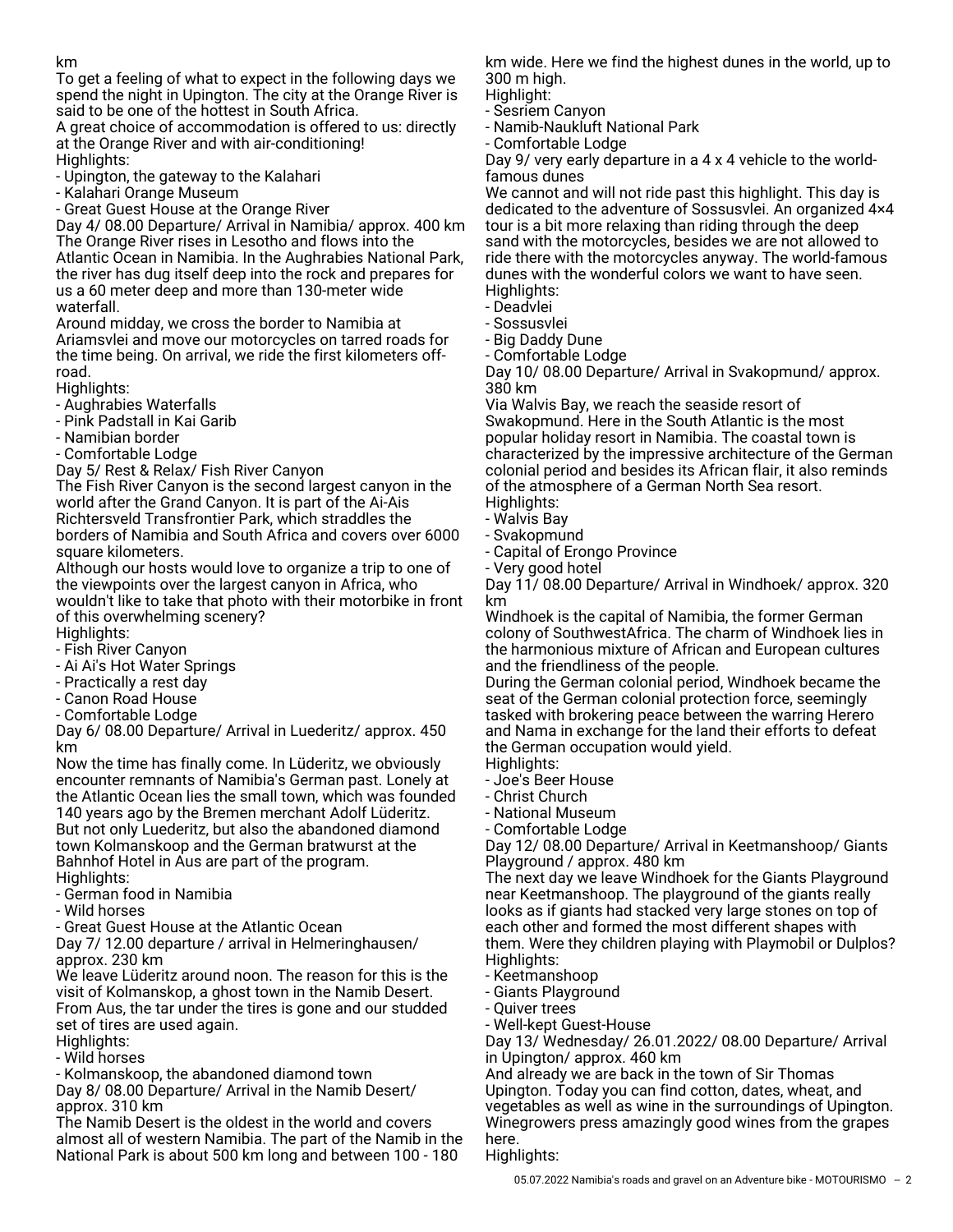- Seemingly endless roads towards South Africa
- Border Namibia/ South Africa
- Great Guest House at the Orange River

Day 14/ 08.00 Departure/ Arrival in Kimberley/ approx. 400 km

A total of 2,722 kilograms of diamonds were extracted from the Big Hole in Kimberley. It bears witness to the suffering of the black forced laborers and the greed of the soldiers of fortune. The hole is about 800 meters deep. Near the Big Hole is the Kimberley Mine Museum. From a viewing platform, you can have a look into the huge hole. The museum also houses De Beers Hall, which displays a collection of uncut rough diamonds and some replica diamonds. A must-see.

Highlights:

- Big Hole
- Diamond Museum
- Very good Guest House

Day 15/ 07.00 departure/ arrival in the metropolis Gauteng/ approx. 460 KM/ dinner together/ farewell On the last day of this wonderful journey, we ride back to the metropolis of Gauteng and return the motorcycles to the rental company in the early evening. We start very early and visit a game farm where we get a little cooling down. In the evening we have a typical South African dinner together and say goodbye.

Highlights of the day:

- Game Farm
- Handing in the motorcycles
- Farewell event
- Transfer to the comfortable lodge

Day 16/ individual departure/ transfer to the airport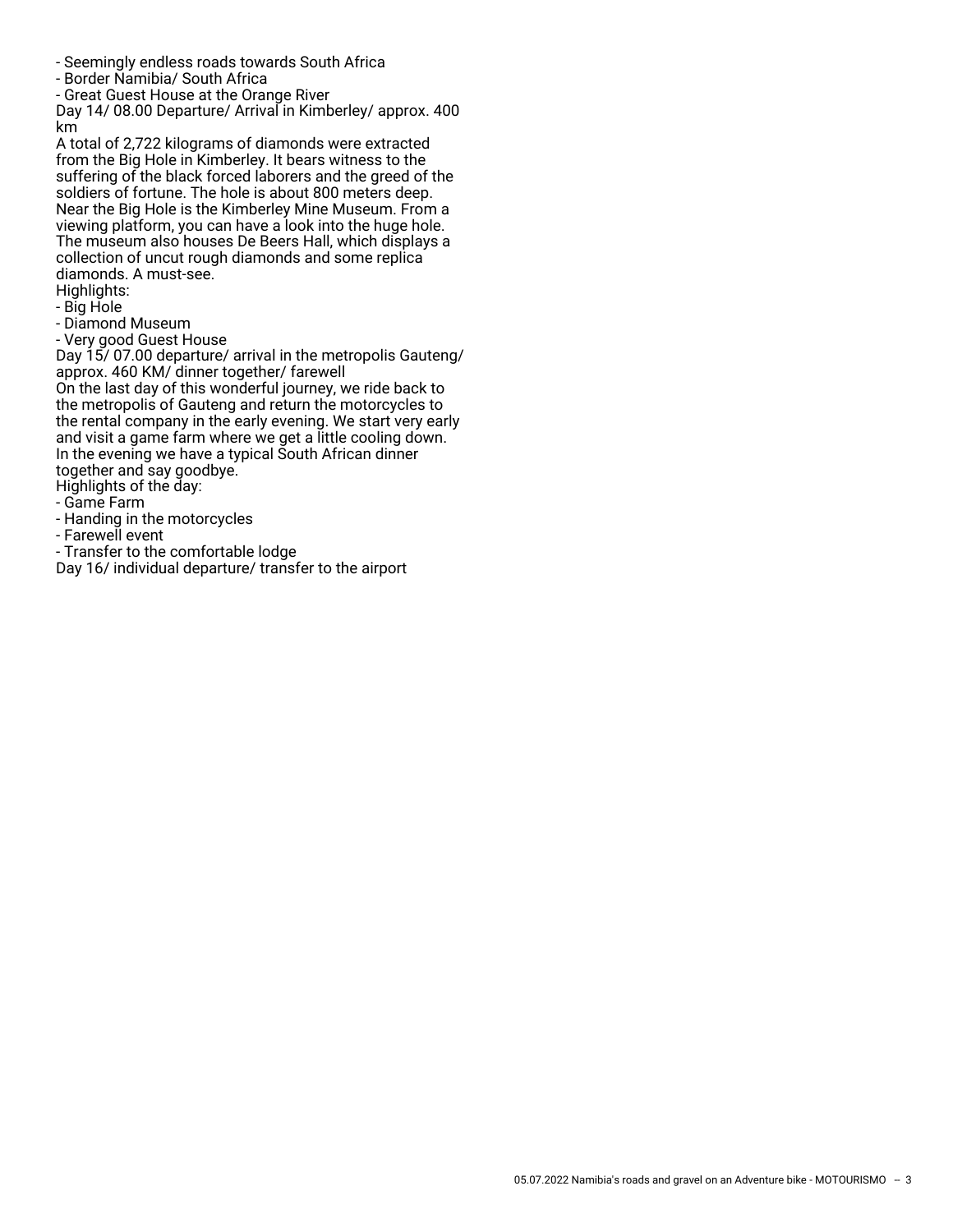| Category                          | Motorcycle Tour                              |
|-----------------------------------|----------------------------------------------|
| Terrain                           | Combo On-/Offroad                            |
| Vehicle                           | motorcycle rent incl.                        |
| Tourguide / Coach                 | yes (guided)                                 |
| Accommodation                     | Hotel / B&B or similar                       |
| Flight to / from                  | no, not incl.                                |
| Ferry                             | no, not incl.                                |
| Support vehicle (luggage/service) | yes                                          |
| Level of difficulty               | medium                                       |
| Customer payment protection       | yes                                          |
| Special                           | Winter escape                                |
| Countries                         | Namibia                                      |
| * PRICING                         | Minimal without optional extras, see pricing |

# **Pricing**

| per rider in shared twin / double room incl. rental motorcycle BMW GS 750 | €6,990.00 |
|---------------------------------------------------------------------------|-----------|
| per pillion passenger in shared twin / double room                        | €2,990.00 |
|                                                                           |           |
| Rental motorcycle (surcharge):                                            |           |
| <b>BMW 1250 GS</b>                                                        | €500.00   |
| BMW 1250 GS Adventure                                                     | €1,000.00 |
| Honda Africa Twin Adv. Sport                                              | €500.00   |
| KTM 1290 Super Adventure R                                                | €1,000.00 |
|                                                                           |           |
| Single room surcharge per person                                          | €890.00   |

# **Included**

15 days rental motorcycle BMW GS 750 unlimited mileage with insurance English and German-speaking guides with more than 20 years of experience in Africa 1 certified tour guide / certified motorcycle riding safety instructor on a motorcycle Support vehicle for water, first aid, technology & SAT telephone accompanying the group There is a possibility for pillion passengers to be driven in the escort vehicle occasionally, but not exclusively. Luggage transport max. 1 piece per person 13 guided motorcycle tours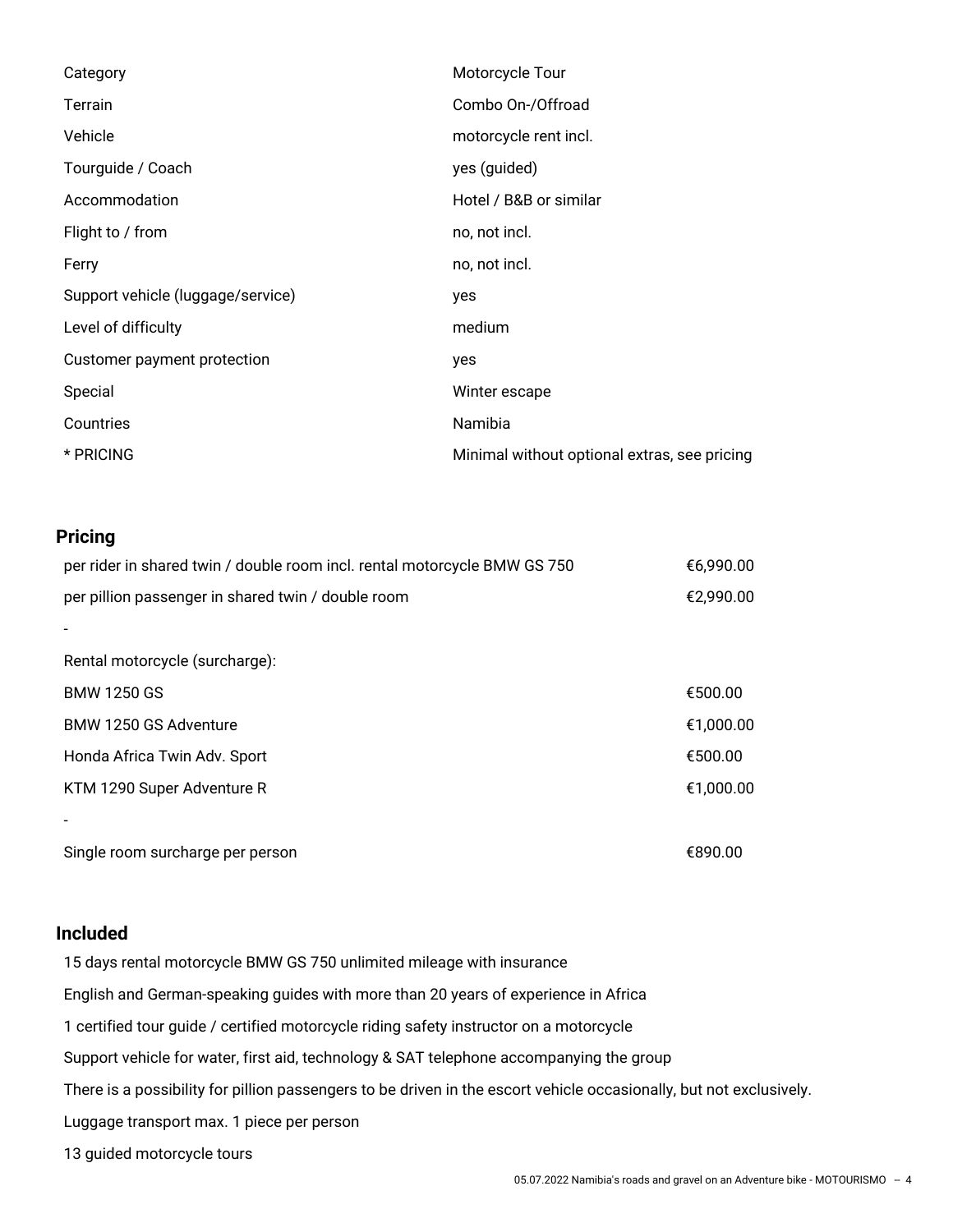16 nights in double rooms in comfortable hotels, guest houses & lodges 16 x breakfast & dinner All entrance fees to national parks & museums as per tour description Maps, routes and info package, daily briefings Airport transfer to and from JNB

# **Not included**

personal insurance

Flight to JNB & back

Riding equipment

Deposit for motorcycle & rider equipment

Petrol, approx. 20 Euro per day & road tolls

Lunch & Drinks

Customs duties

All services not listed under included features, as well as personal expenses

Optional:

Rider equipment from the motorcycle rental company - complete prices for the period of the trip (Garmin GPS package 100 Euro / mobile phone holder on the motorcycle 100 Euro / top box 150 Euro/aluminum boxes or soft bags 300 Euro / lower seat for BWM models 200 Euro / certified helmet 250 Euro/motorcycle jacket 200 Euro/motorcycle gloves 100 Euro/motorcycle enduro boots 150 Euro/motorcycle trousers 100 Euro / Leatt neck brace 130 Euro/rain suit 130 Euro)

Pre and post-tour overnight stay, an extension of the trip possible on request

# **More details**

16 overnight stays / 13 riding days

Total distance: approx. 4700 km

Daily stages: 50 - 480 km

Minimum number of participants: 6

per guide max. 6

per group max. 12 riders

Rider skill level 2 - experienced riders with off-road experience

+ 650 cc motorcycles of following brands BMW, KTM and Honda

Insurance:

Deductible BMW 750: 1300,- € / BMW 1250 GS & Honda Africa Twin: 1700,- € / BMW 1250 GSA & KTM 1290 SAR: 2000,- €

Meeting point: O.R.Tambo Airport Johannesburg/ South Africa